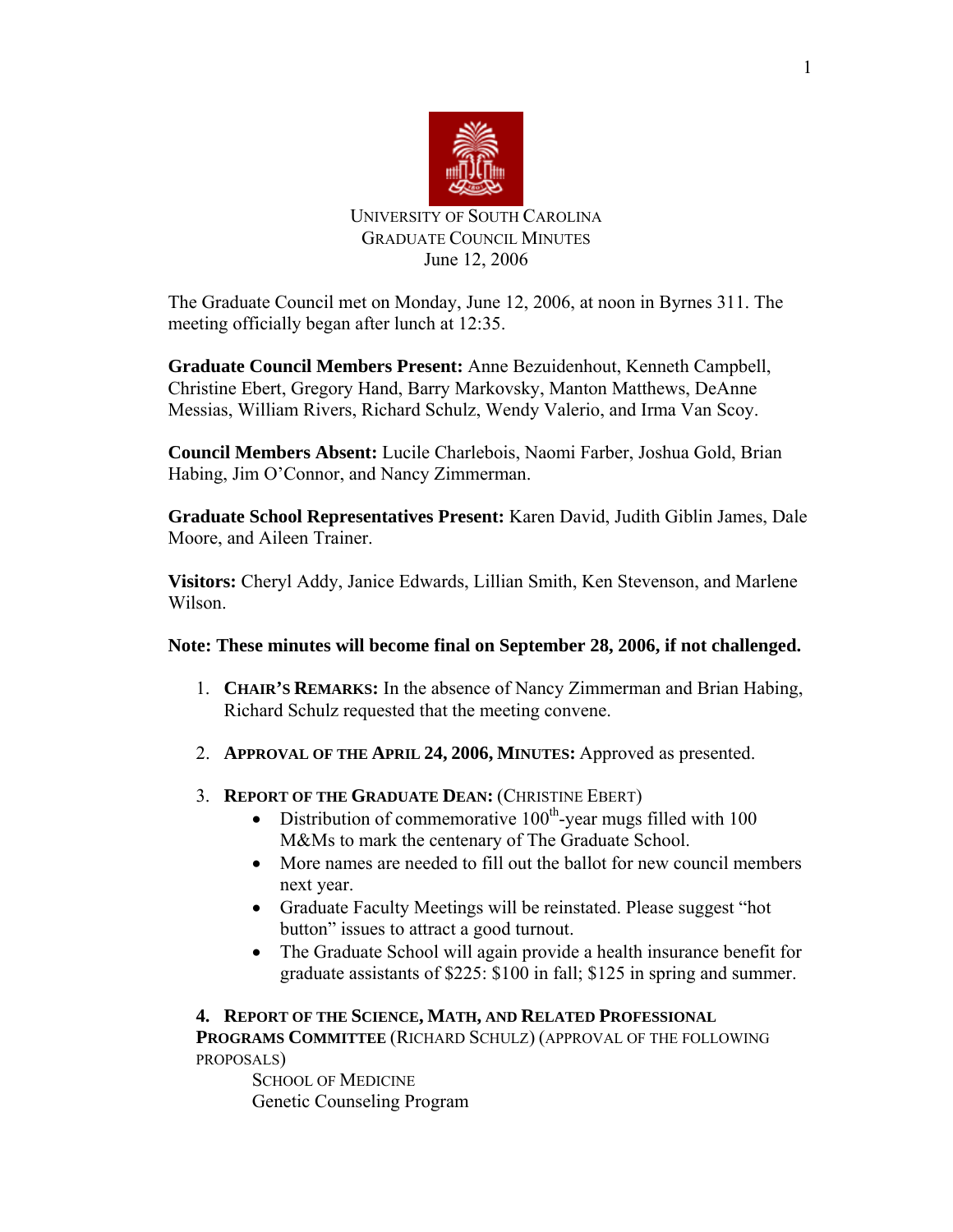• Curriculum and *Bulletin* Change: Genetic Counseling Master's Program

### **New Wording (underlined):**

Genetic counselors are specialized health professionals who counsel individuals and families about genetic disease and birth defects. Counselors have initial contact with families and act as case managers and liaisons to the health care team throughout the evaluation process. Genetic counselors work with patients from varied sociocultural and educational backgrounds to obtain family histories, assess psychosocial status, explain the ramifications of disorders, and provide support to assist in adjustment to the physical and emotional challenges of genetic diagnosis. [Remainder of paragraph unchanged.]

The USC genetic counseling program began in 1985. One of 30 programs in the United States, it was the first program in the southeastern region. [Remainder of paragraph unchanged.]

Six to eight students are accepted each year from an applicant pool of approximately 80. Since 1985, more than 125 genetic counselors have graduated from the program. [Remainder of paragraph unchanged.]

## **Curriculum**

[Changes begin in second sentence.] The curriculum includes 57 credit hours. Of these, 43 hours are devoted to classroom study, the majority of which are designed specifically for the genetic counseling program. The program is interdisciplinary in that students take courses with other graduate students in biomedical science and **biology**. [Remainder of paragraph unchanged.]

### **Clinical Rotation Facilities**

[Deletion in final sentence.] OMIT: and gains experience in cancer genetics and Huntington's Disease clinics

List: Delete "William S. Hall Psychiatric Institute, Columbia,  $S.C.$ " Add at bottom: Fullerton Genetics Center, Asheville, N.C. Emory University, Atlanta, G.A.

### **Application Information**

[Change Web page URL.] http://geneticcounseling.med.sc.edu. **[Effective Term: Fall 2006]**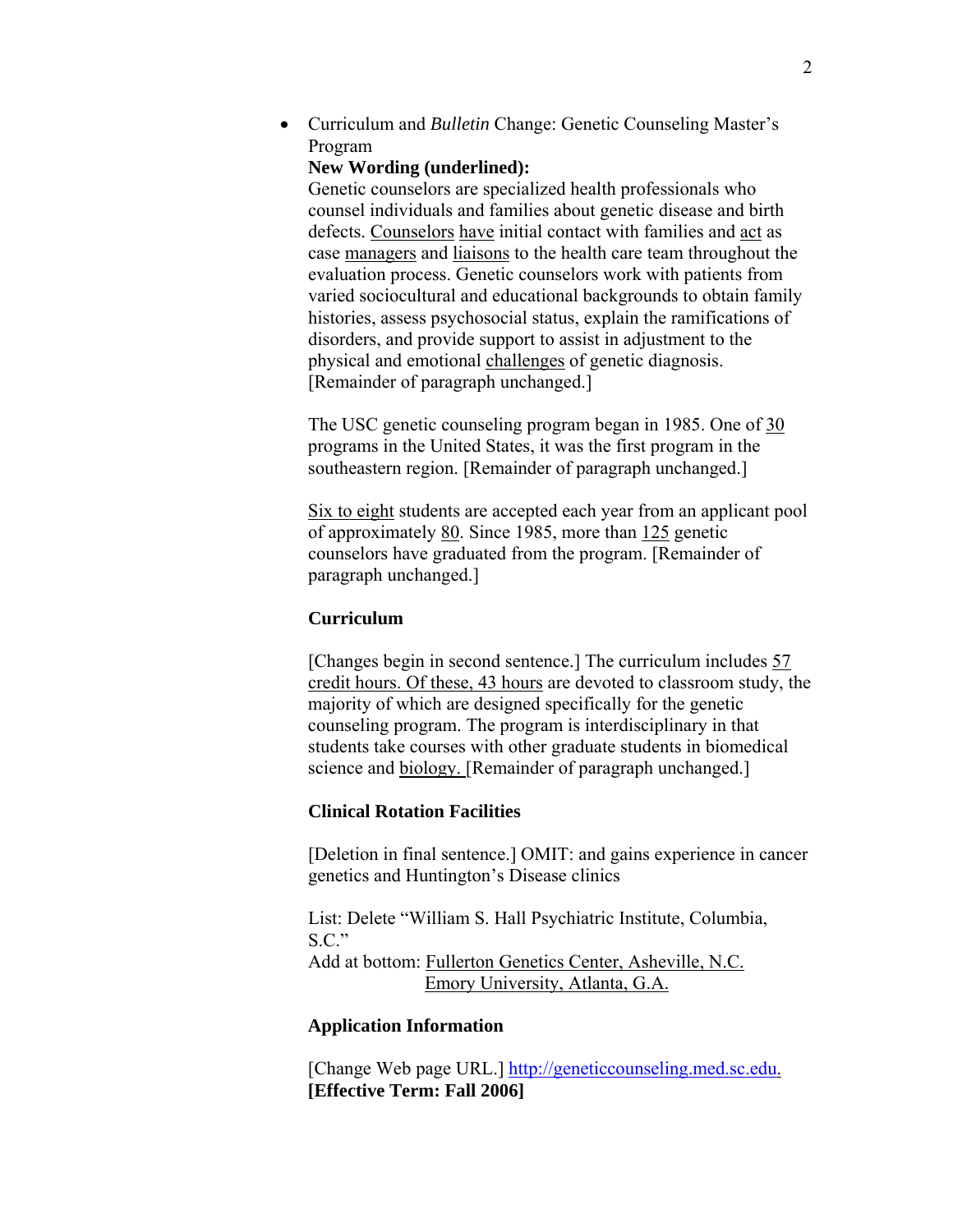• New Course Proposal: HGEN 704 **HGEN 704—The Genetic Counseling Process.** (3) (Coreq: HGEN 701) Introduction to counseling skills utilized in genetic counseling via reading, discussion, clinical observation, and role plays.

**[Approved pending letter of concurrence from the College of Education. Effective Term: Fall 2006. Waive 30-day waiting period.]** 

Biomedical Sciences Program

• Curriculum and *Bulletin* Change: Biomedical Sciences Program— Establishment of a Biomedical Neuroscience Track **New Wording (underlined):** 

[First Paragraph] Designed to train students for careers in teaching and research, the doctoral program in biomedical science is an interdisciplinary program with participation of the basic medical science Departments of Pharmacology, Physiology & Neuroscience, Cell & Developmental Biology and Anatomy, and Pathology and Microbiology. [Remainder of paragraph unchanged.]

[Second Paragraph] Departmental and research focus directors of the biomedical science graduate committee include the following: Richard Hunt, Director, Biomedical Sciences Graduate Program Wayne Carver, Cell & Developmental Biology and Anatomy Kim Creek, Pathology and Microbiology Marlene Wilson, Pharmacology, Physiology & Neuroscience

### **Degree Requirements**

[Second Paragraph] The curriculum includes required core courses and elective graduate courses in the basic medical sciences and the area of specialization. [Remainder of paragraph unchanged.]

[Third Paragraph] Biomedical science graduate students may elect to do research in such current areas of interest as immunology, cell and molecular biology, neurobiology, oncology, microbiology, vision science, developmental biology, microcirculation, and receptor systems. Additional opportunities are available in cardiovascular, endocrine, and reproductive research. A detailed description of research activities of the biomedical science program may be found in the School of Medicine booklet "Medical Research" and at http://pathmicro.med.sc.edu/graduate/depts.htm.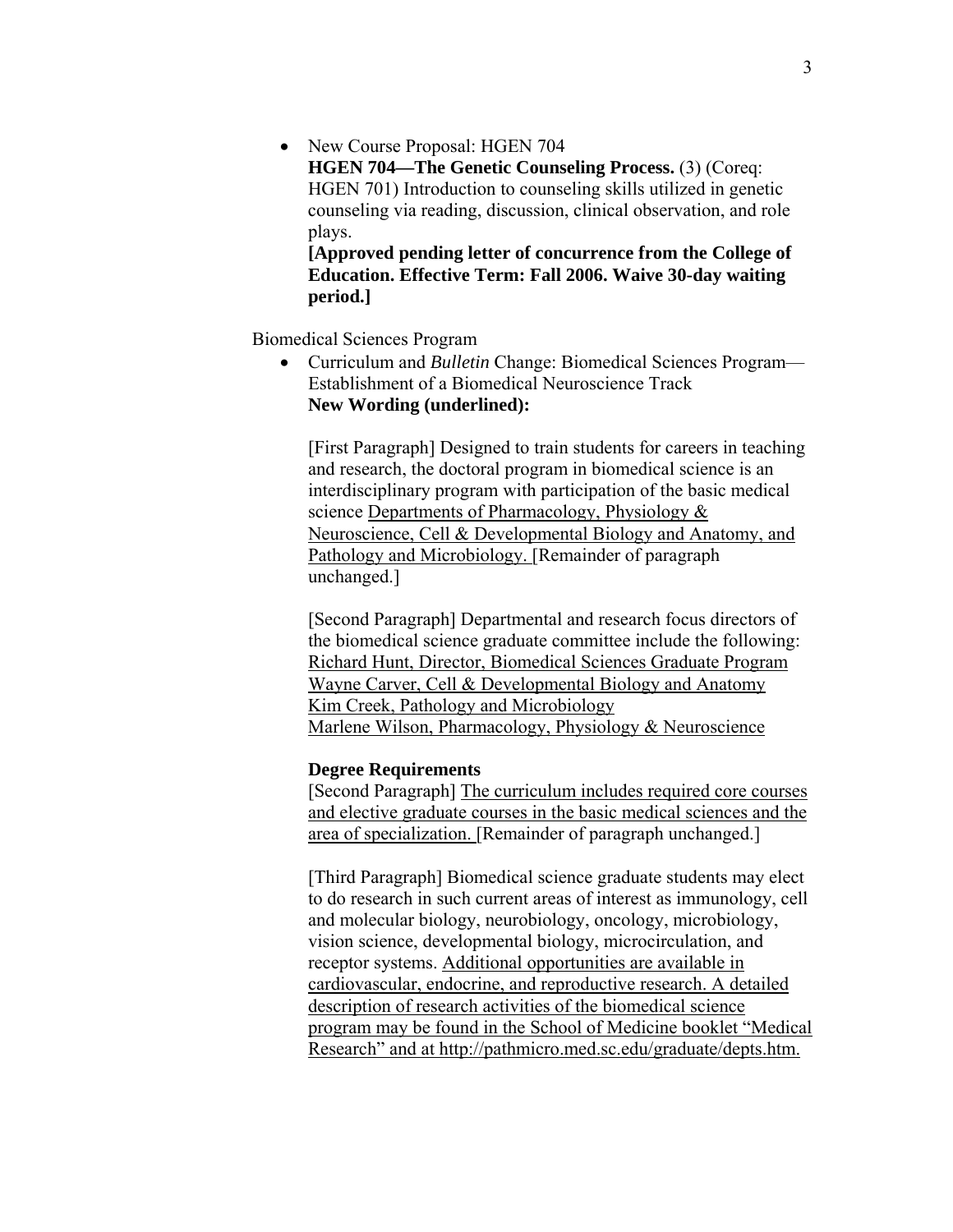[Fifth Paragraph] The Ph.D. in Biomedical Science requires a minimum of 62 credit hours beyond the baccalaureate and a minimum of 30 hours beyond the master's degree, including at least 12 credit hours of dissertation preparation. Course work includes 18 hours of a core curriculum and at least 9 elective credit hours in the area of specialization. The program offers two primary training tracks, one in cell and molecular biomedical science and one in biomedical neuroscience. Each training track offers a different core curriculum. [Remainder of paragraph unchanged.]

# **Pharmacology, Physiology, and Neuroscience** [Change title of track]

**Associate Professors** [Add to list] Janet Fisher,\*+Ph.D., University of North Carolina, 1994

**Assistant Professors** [Add to list]

Kelly L. Brown,+CRNA, M.S., Medical University of South Carolina, 1988 David D. Mott,\*+Ph.D., Duke University, 1991 Sarah M. Sweitzer,\*+ Ph.D., Dartmouth Medical School, 2001

### **Pharmacology, Physiology, and Neuroscience (PHPH)** [Change title of track]

**Course Descriptions** 

[Add] **730—Special Topics in Neuroanatomy**. (1-3) (Prereq: consent of instructor) Advanced study of selected topics in neuroanatomy.

**752A-I—Neuroscience Basics Modules**. (2) (Prereq: consent of instructor) Each module provides fundamentals of particular aspects of neurobiology, including neuroanatomy, neurophysiology, neurochemistry, molecular neurobiology, and neuropharmacology, of skills necessary for research in neurobiology-related disciplines.

**725A—Neuroscience Basics Module: Neuroanatomy.** (2) (Prereq: consent of instructor Principles of neuroanatomy necessary for research in neurobiology-related disciplines. **752B—Neuroscience Basics Module: Neurochemistry—**

**Fundamental Concepts.** (2) (Prereq: consent of instructor) Principles required for understanding chemical and cellular processes in the nervous system.

**752C—Neuroscience Basics Module: Neurochemistry— Advanced Concepts.** (2) (Prereq: consent of instructor) Indepth analysis of neurochemical processes, signaling, and pathways in the nervous system.

**752D—Neuroscience Basics Module: Neurophysiology.** (2) (Prereq: consent of instructor) Principles required for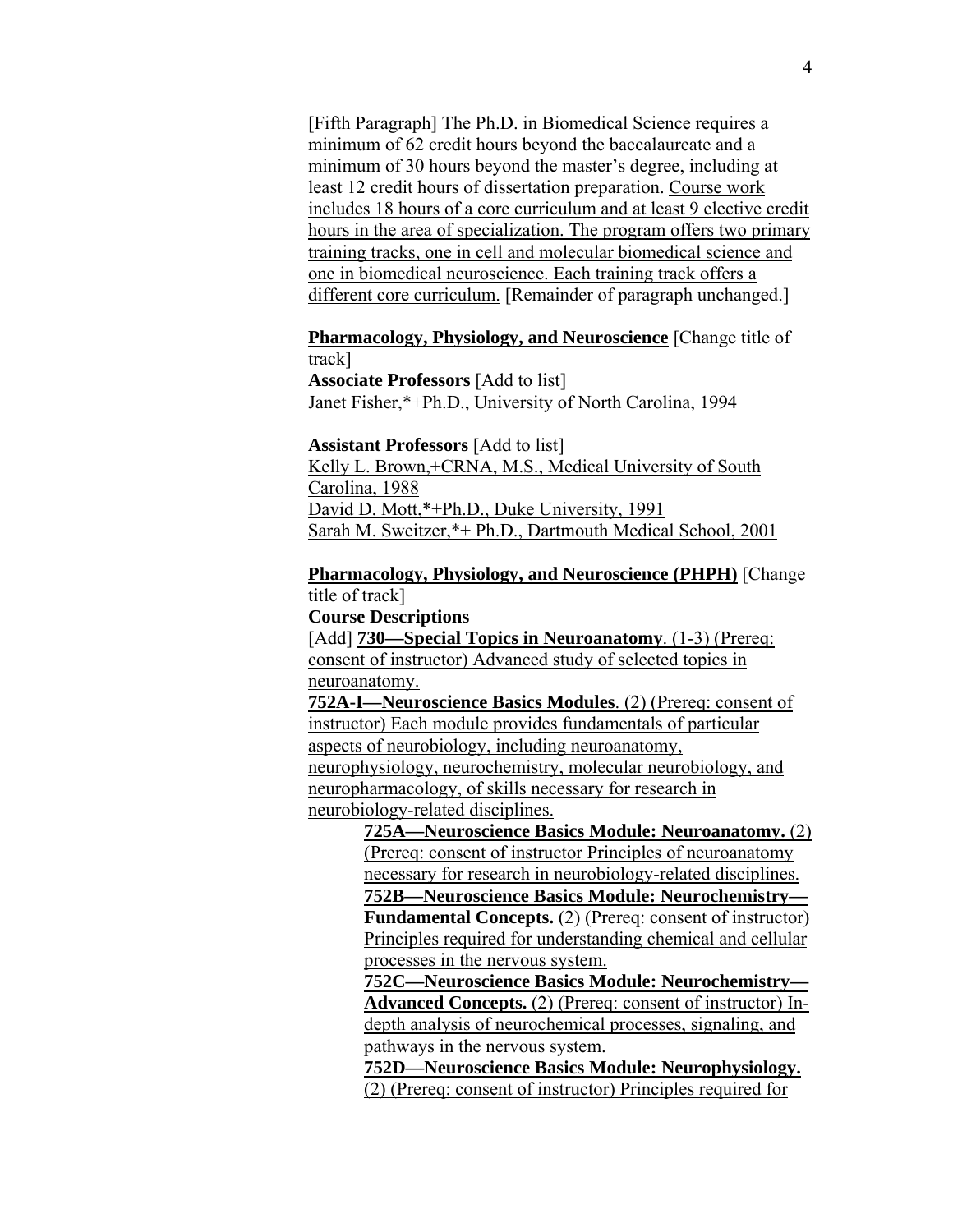understanding nerophysiological processes and integrated nervous system functions.

**752E—Neuroscience Basics Module: Physiology for Neurobiologists.** (2) (Prereq: consent of instructor) Principles of physiological processes and the nervous

system control of such processes.

**752F—Neuroscience Basics Module:** 

**Neuropharmacology.** (2) (Prereq: consent of instructor) Principles of neuropharmacology and effects of drugs on the nervous system.

**752G—Neuroscience Basics Module: Molecular Neurobiology.** (2) (Prereq: consent of instructor) Principles related to cellular and molecular control of neurobiological processes.

**752H—Neuroscience Basics Module: Quantitative Methods in Neurobiology.** (2) (Prereq: consent of instructor) Principles for quantifying changes related to neurobiological research.

**752I—Neuroscience Basics Seminar.** (2) (Rereq: consent of instructor) Novel topics in neurobiology offered as the field progresses. May be repeated for up to 6 hours of credit.

**753A-F Neurobiology of Disease Modules**. (2) (Prereq: consent of instructor) Team-taught modules integrate the clinical, basic, technical, and ethical issues surrounding a specific neurobiological disease. Modules focus on research-oriented and literature-based approaches to the molecular, cellular, systems, and translational levels of the disease.

> **753A—Stress, Anxiety Disorders, and the Amygdala.** (2) (Prereq: consent of instructor) Team-taught modules integrate the clinical, basic, technical, and social issues surrounding the neurobiological basis of anxiety. Researchoriented and literature-based approaches integrate the molecular, cellular, systems, and translational levels of stress, the amygdala, and anxiety disorders.

**753B—Stress, Depression, and the Hippocampus.** (2) (Prereq: consent of instructor) Team-taught modules integrate the clinical, basic, technical, and social issues surrounding the neurobiological basis of depression. Research-oriented approach integrates the molecular, cellular, systems, and translational levels of stress, the hippocampus, and depression.

**753C—Degenerative Diseases of Old Age.** (2) (Prereq: consent of instructor) Team-taught modules integrate the clinical, basic, technical, and social issues surrounding the neurodegenerative diseases associated with aging.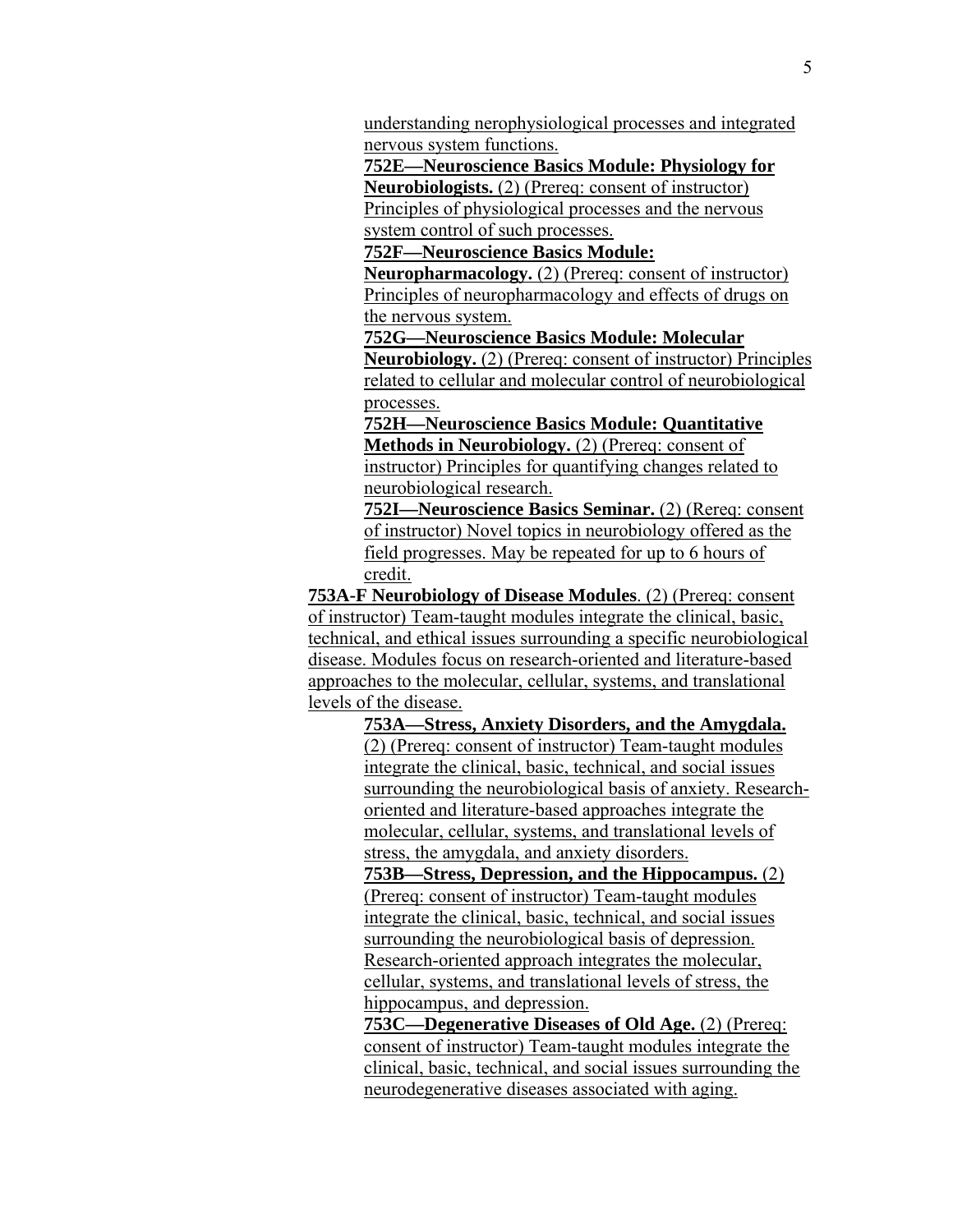Research-oriented approaches integrate the molecular, cellular, systems, and translational levels of disorders such as Parkinsons, Alzheimers, and stroke.

**753D—Chronic Pain and Analgesia.** (2) (Prereq: consent of instructor) Team-taught modules integrate the clinical, basic, technical, and social issues surrounding the neurobiological basis of pain. Research-oriented and literature-based approaches integrate the molecular, cellular, systems, and translational basis of chronic pain and its treatments.

**753E—Schizophrenia, Prefrontal Cortex and Executive Function.** (2) (Prereq: consent of instructor) Team-taught modules integrate the clinical, basic, technical, and social issues surrounding the neurobiological basis of disorders of cognition such as schizophrenia. Research-oriented approaches integrate the molecular, cellular, systems, and translational aspects of prefrontal cortex control of executive function and its role in schizophrenia. **753F—Epilepsy.** (2) (Prereq: consent of instructor) Teamtaught modules integrate the clinical, basic, technical, and social issues surrounding the neurobiological basis of epilepsy. Research-oriented and literature-based approaches integrate the molecular, cellular, systems, and translational levels of seizure disorders and their treatment. **[Effective Term: Fall 2006]** 

 ARNOLD SCHOOL OF PUBLIC HEALTH Office of Academic Affairs

• Curriculum and *Bulletin* Changes: Certificate of Graduate Study in Public Health

**New Wording (underlined):** 

[Degrees Offered, 2<sup>nd</sup> paragraph] The Certificate of Graduate Study in School Health Education is administered by the Department of Health Promotion, Education, and Behavior. The Certificate of Graduate Study in Public Health is administered by the Office of Academic Affairs.

[Office of Academic Affairs,  $1<sup>st</sup>$  paragraph] Administration of the Master of Public Health in Public Health-General (M.P.H. in P.H.- G.), Master of Public Health in Physical Activity and Public Health (M.P.H. in P.A./P.H.), and the Doctor of Medicine/Master of Public Health (M.D./M.P.H.) degree programs and the Certificate of Graduate Study in Public Health (C.G.S.P.H.) are housed in the Office of Academic Affairs.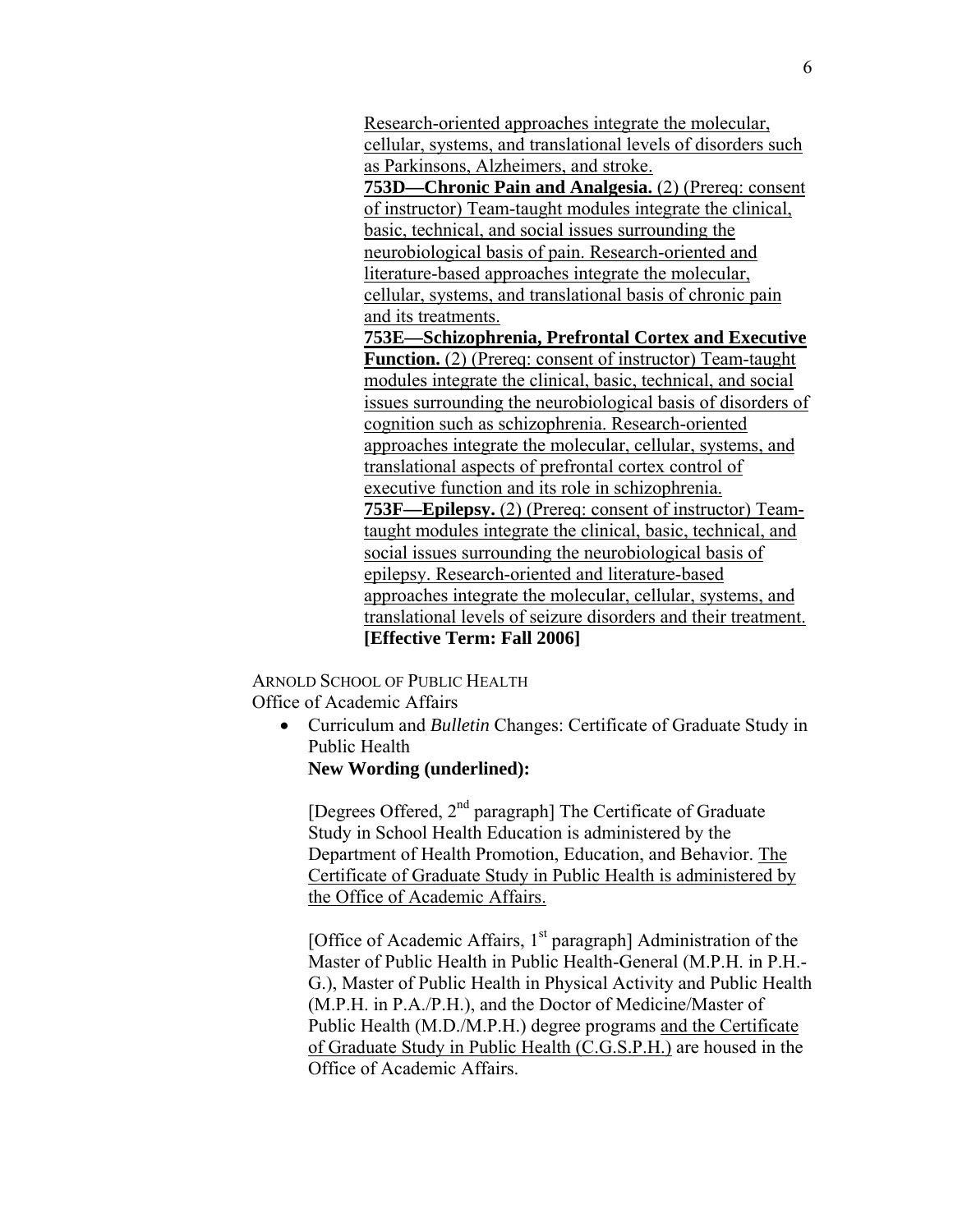# **Programs Overview**

### **The Certificate of Graduate Study in Public Health**

**(C.G.S.P.H.).** Applicants to the Certificate of Graduate Study in Public Health must have, at a minimum, a bachelor's degree. While students currently enrolled in master of public health degree programs are not eligible for the CGSPH program, students working on other graduate degree programs are eligible.

### Requirements include:

- Baccalaureate degree from an accredited college or university with a minimum GPA of 3.0 on a 4.0 scale. Baccalaureate degree transcripts required
- Completed USC Application Form and fee
- Letter of intent describing your interest in the Certificate and specific career goals
- Curriculum Vitae/Resume
- Two letters of recommendation

## **Program Requirements for Degree Programs Certificate of Graduate Study in Public Health (CGSPH)**

The Arnold School of Public Health offers an 18-hour Certificate of Graduate Study in Public Health (CGSPH) for those who are interested in public health, but who are not interested in or whose career trajectories do not require an MPH. The purposes of the Certificate are twofold:

1. The CGSPH offers students working in other degree programs academic training in the fundamental concepts of public health.

2. The CGSPH provides a life-long learning opportunity on the foundations of core public health concepts for practitioners who do not wish to seek a public health degree.

Earning the Certificate involves a focused learning experience in the fundamentals of public health in which candidates must complete three fundamental courses of the core public health disciplines and three elective public health courses consistent with the student's background and interests.

Curriculum requirements for degrees housed in the Office of Academic Affairs are listed below.

### **Public Health Core Courses:**

 Biostatistics (BIOS 700) Epidemiology (EPID 700) Environmental Health Sciences (ENHS 660) Health Promotion, Education, and Behavior (HPEB 700)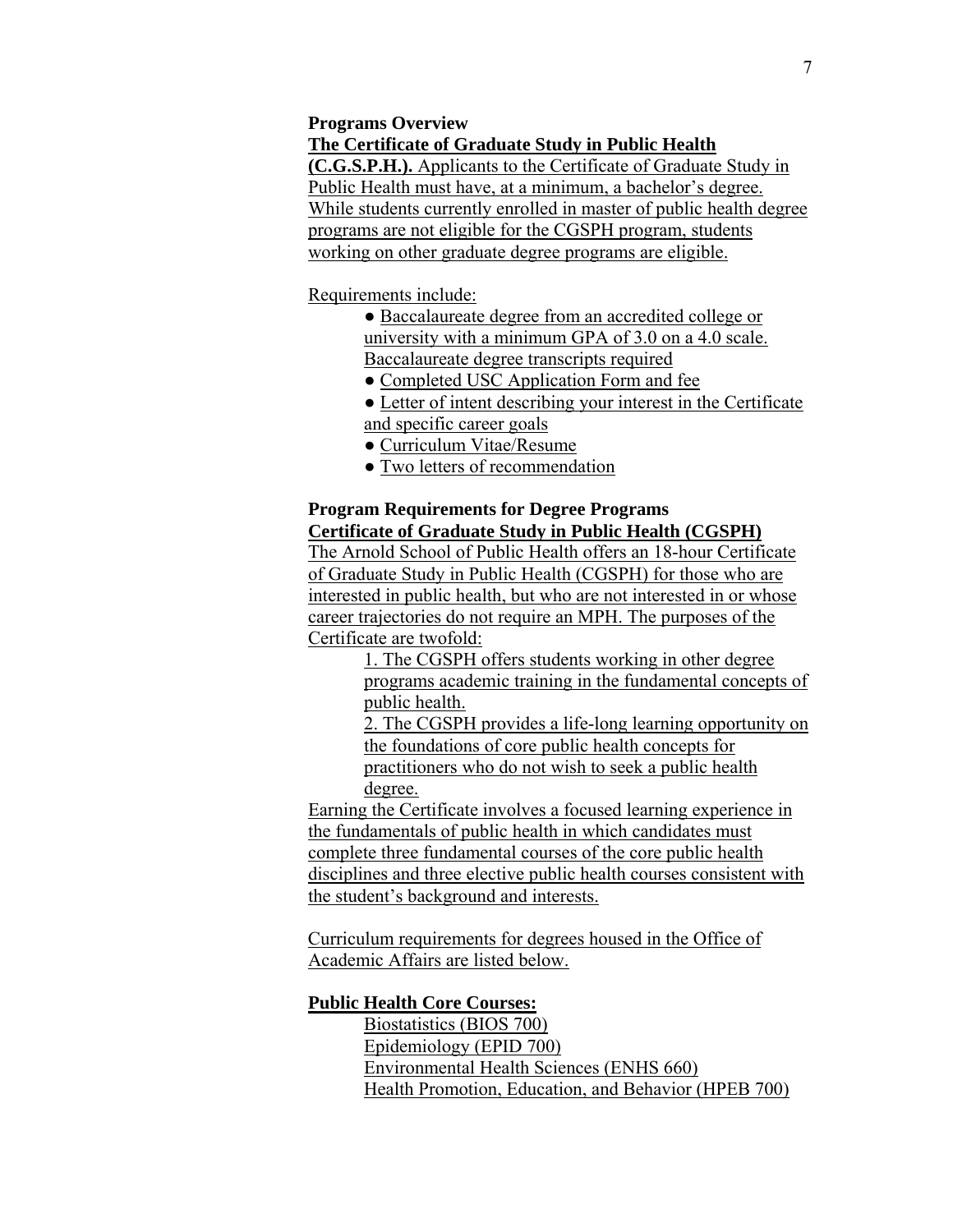Health Services Policy and Management (HSPM 700)

 **Certificate of Graduate Study in Public Health (CGSPH)** Public Health Core (9 hours) Electives (9 hours) **[Effective Term: Spring 2007]**

# 5. **REPORT OF THE HUMANITIES, SOCIAL SCIENCES, EDUCATION, AND RELATED PROFESSIONAL PROGRAMS COMMITTEE:** WENDY VALERIO

(APPROVAL OF THE FOLLOWING PROPOSALS)

COLLEGE OF EDUCATION

Instruction and Teacher Education

• Curriculum and *Bulletin* Change Proposal: Ed.D. in Curriculum and Instruction

**New Wording (underlined); Deletions (in angle brackets < >):** 

### **Curriculum in Instruction (Ed.D.) Curriculum Studies Emphasis**

The Ed.D. in Curriculum and Instruction with emphasis in Curriculum Studies stressed the importance of core and diverse curriculum issues and prepares comprehensive curriculum practitioners for university professorships, district-level curriculum administration, and school-level instructional and leadership positions. The program emphasizes concerns for equity and social justice, self-knowledge, cultural issues, and human growth and development through a praxiological (theory/practice) approach to diversity education. The program provides an in-depth understanding of the history, concepts, current techniques, strategies, and issues of diversity in school, institutional, and community settings and facilitates self-reflection on cultural presuppositions as a prerequisite for engaging in diversity education.

**<**The Ed.D. degree is intended for leaders and/or potential leaders in the private and public schools from kindergarten through the  $12<sup>th</sup>$  grade, as well as in postsecondary, with options in curriculum studies and early childhood, elementary, and secondary education.**>** 

**<**The curriculum studies option requires a minimum of 60 hours beyond the master's degree or its equivalent and a minimum of five years of work experience related to the area of study. A minimum of 39 hours must be earned in the Ed.D. program at the University of South Carolina.**>**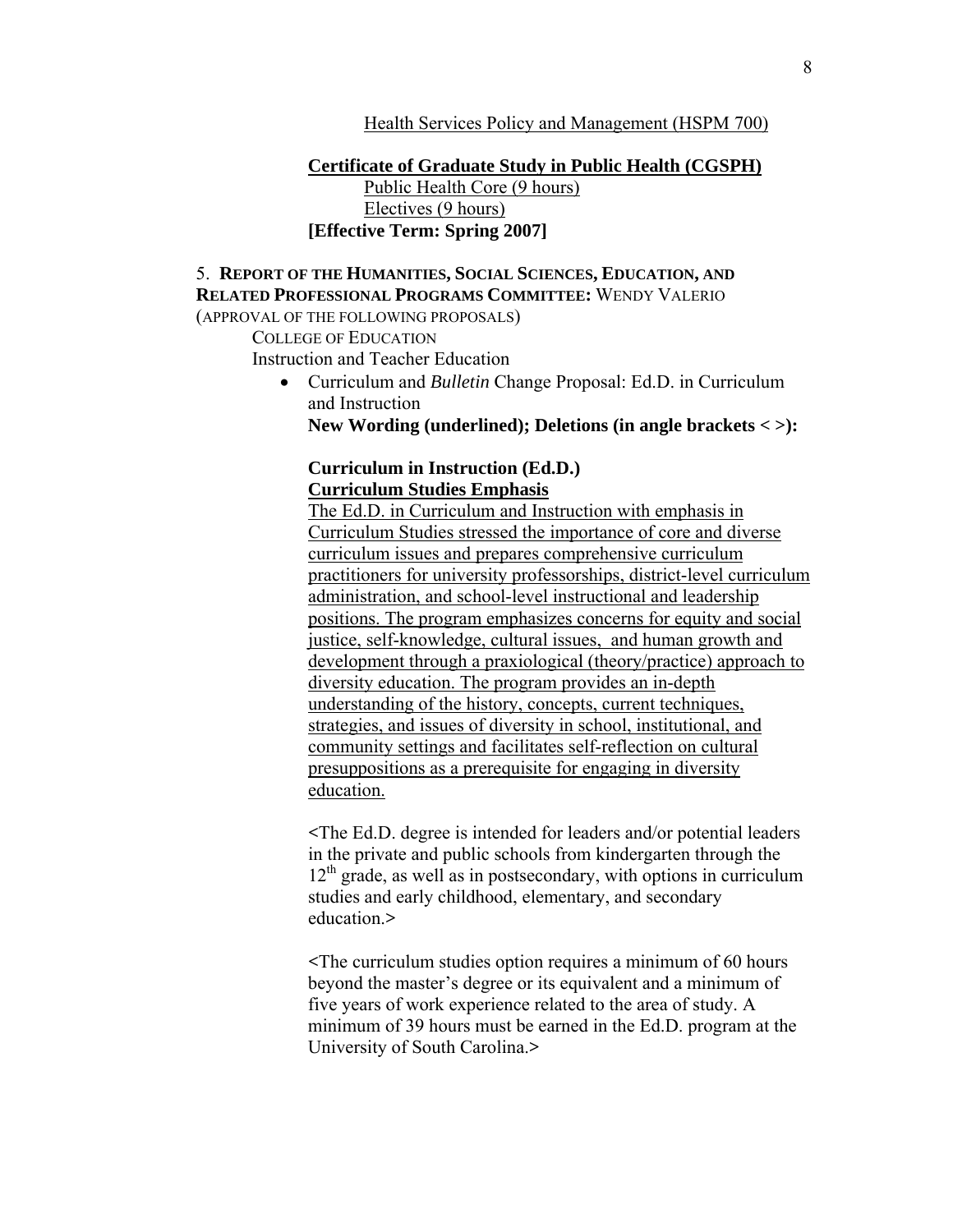**<**In addition to The Graduate School application requirements, applicants for the Ed.D. in Curriculum Studies must complete the EDLP application supplement.**>** 

**1. Total hours required:** 60 hours beyond the master's degree, the last 30 of which must be completed no more than eight years prior to graduation. A minimum of 39 hours must be earned in the Ed.D. program at the University of South Carolina.

**3. Program of Study:** [Remainder of paragraph unchanged.]

- Curriculum & Instruction—minimum of 15 hours (Curriculum 6-9 hours; Instruction 6-9 hours)
- Curriculum & Diversity—minimum of 12 hours
- Cognate—minimum of 9 hours
- Research—minimum of 12 hours
- EDCS 899—minimum of 12 hours

# **Early Childhood, Elementary, & Secondary Education Emphases**

**3. Program of Study:** [Remainder of paragraph unchanged.]

- Research: minimum of 12 hours
- Specialization: minimum of 24 hours
- EDTE 899: 12 hours (EDRM 897 may be substituted for 3 hours)

# **[Effective Term: Fall 2006]**

Educational Leadership and Policies

• Curriculum and *Bulletin* Change Proposal: Ph.D. in Educational Administration

**New Wording (underlined):** 

**Area 1.** 33 hours of courses leading to superintendency certification or its equivalent.

**A.** Educational Administration courses (21 hours)

[Remainder of section unchanged.]

**B.** 9 hours in an identified cognate area outside the Department of Educational Leadership and Policies. These courses are to be determined by the student's program advisory committee. **C.** 3 hours of rsearch (beyond master's level/introduction course)

**Note 1:** Students who have successfully completed a program leading to superintendency certification from another regionally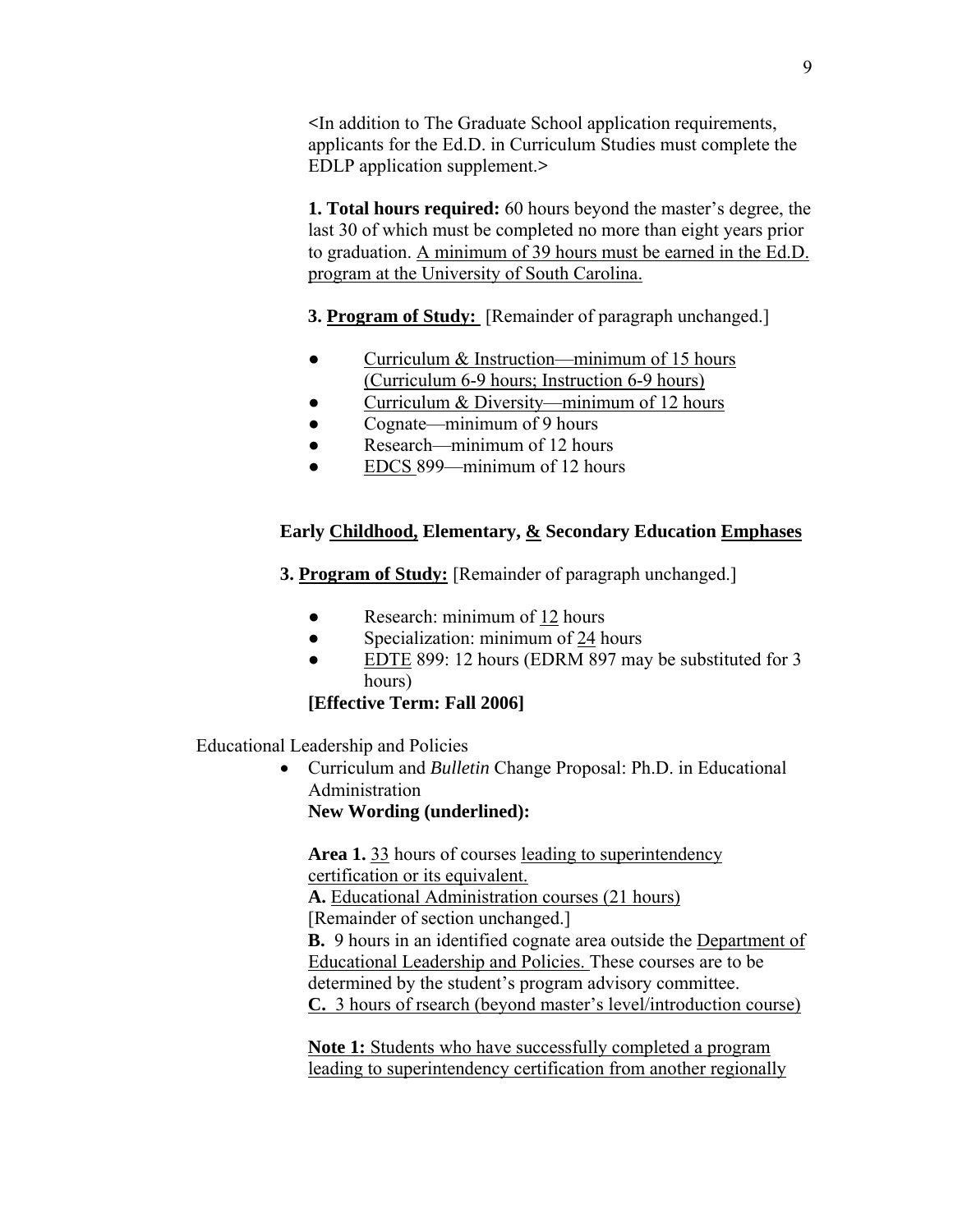accredited institution may be given credit for up to 33 hours in **Area 1**, subject to approval of the Program Advisory Committee.

**Note 2:** Candidates pursuing a Ph.D. in CD-12 Educational Administration to attain professional goals not requiring educational administrator certification (i.e., professoriate, private school leader) are required to complete 69 hours beyond the master's. In these cases, courses that support the candidate's professional goals may be substituted in **Area 1**, subject to the approval of the Program Advisory Committee. **Area 2:** 9 hours of seminar courses including EDLP 807 Seminar in Educational Administration (3 and 6 hours chosen from the following: [Remainder of section unchanged.]

**Note 3:** Student's Program Advisory Committee may approve one alternative 600-level seminar as an elective.

**Area 3:** 9 hours of post-master's 700- and 800-level courses (not to include the cognate) within the field of education but outside the CD-12 Educational Administration Program. Must include a research course.

**5. Comprehensive examination:** The comprehensive examination for the Ph.D. degree includes a written examination of nine hours over two to three days, and a subsequent oral examination.

## Educational Studies

• Course Change Proposals: EDPY 709, 751, 752, 835 **EDPY 709—Motivation and School Learning.** (3) Change course number to **EDPY 785—Motivation and School Learning.** 

### **EDPY 751—Psychological Analysis of Instruction I.**  FROM:

 A systematic survey of major learning theories relevant to classroom instruction. Broad general types of learning relevant to the educational process will be covered: signal learning, stimulus response learning, chaining, verbal association learning. Students will be expected to evaluate this material in light of instructional problems.

### TO:

 A systematic examination of major learning theories relevant to classroom instruction. Topics include reinforcement, categories of learning, information processing, cognitive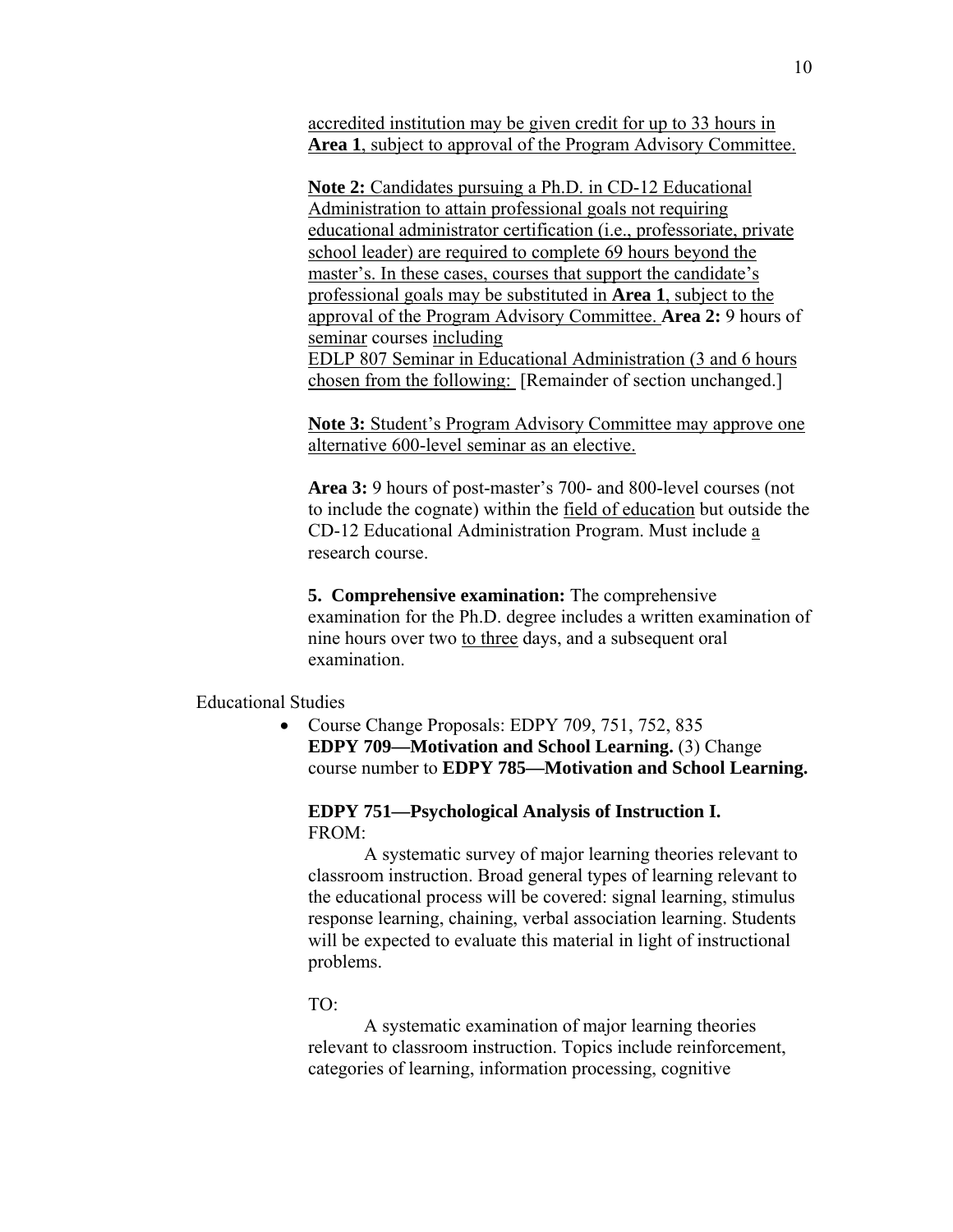development, cultural symbols, observational learning, and motivational constructs.

## **EDPY 752—Psychological Analysis of Instruction II.**  FROM:

 (Prereq: EDPY 751) A survey of the basic determinants of human behavior relevant to the classroom. Major variables to be considered include teacher characteristics, motivation, individual difference, value systems, and cultural factors related to classroom learning. Each variable will be considered for its relevance to various instructional strategies and programs. Considerable attention will be given to current research literature.

### TO:

 (Prereq: EDPY 751) Critique of current studies on major learning theories and their applications, including conceptual frameworks and research methodologies.

### **EDPY 835—Educational Psychology.**  FROM:

**EDPY 835—Educational Psychology.** (3) Advanced study of educational psychology with special emphasis on learning.

### TO:

**EDPY 835—Research Methods Applied to Educational Psychology.** (3) (Prereq: EDPY 752, EDRM 711) Design and development of research methods for current issues in educational psychology.

**[Effective Term: Fall 2006]**

*[A new course proposal—FINA 772—from the Moore School of Business and two course change proposals—SLIS 770 and SLIS 776—from the School of Library and Information Science were returned to subcommittee.]* 

#### 6. **REPORT OF THE PETITIONS AND APPEALS COMMITTEE** (NO REPORT)

7. **REPORT OF THE 500/600 LEVEL COURSES COMMITTEE** (JUDITH GIBLIN JAMES)

Approval of new courses: BIOL 630 and ECIV 541.

Approval of prerequisite changes for ECIV 521,524, 551, 556, 557, 558, 563, 570.

### 8. **OTHER COMMITTEE REPORTS** (NONE)

9. **OLD BUSINESS** (NONE)